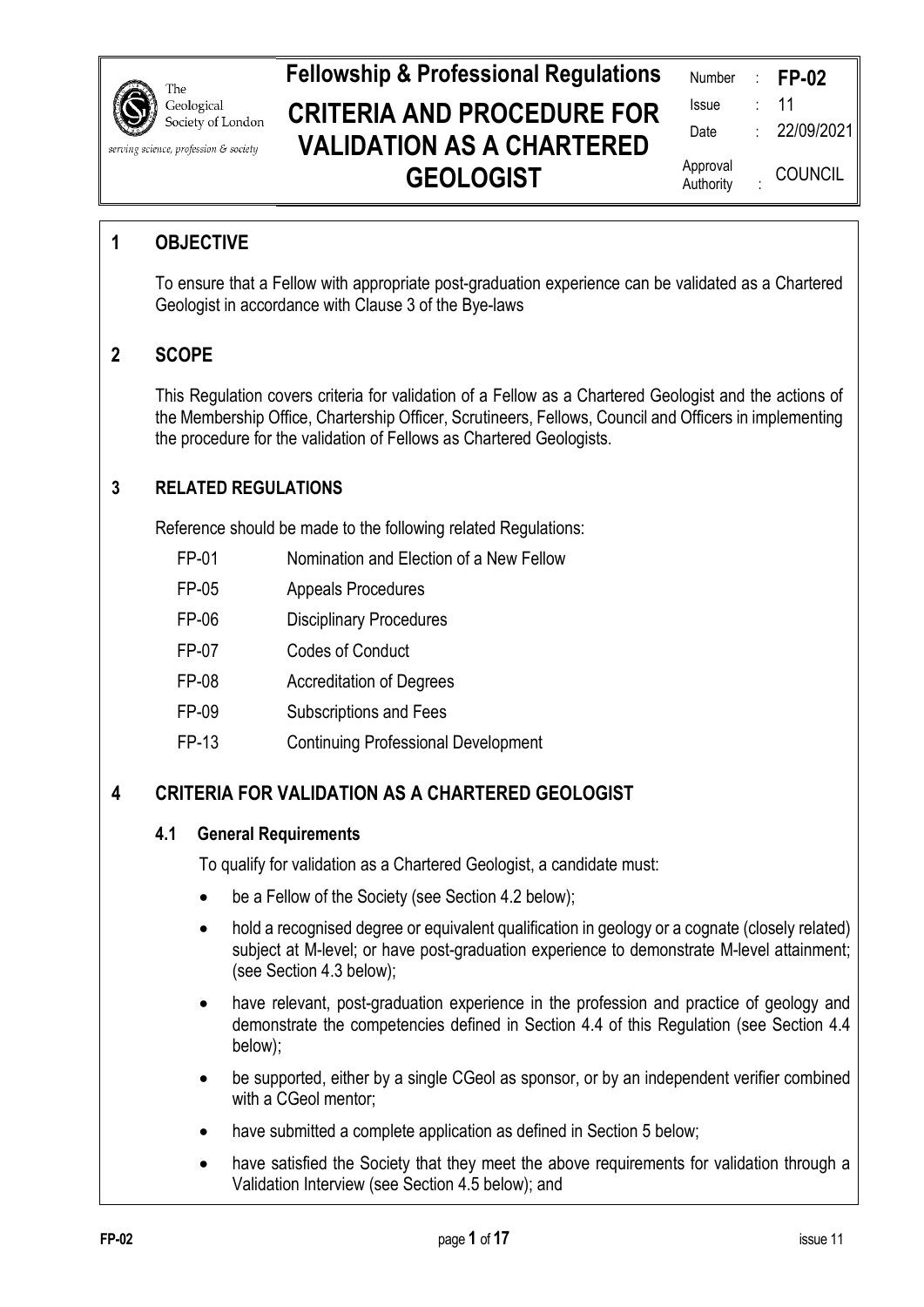

have paid the required application fee.

#### **4.2 Fellowship**

Only a Fellow of the Society may be validated as Chartered Geologist. A candidate must already have been elected as a Fellow before submitting an application to be validated as a Chartered Geologist. This obligation applies equally to lapsed Chartered Geologists who wish to be reinstated, as described in Section 5.11 of this Regulation.

#### **4.3 Recognised Degree or Equivalent Qualifications**

Applicants for validation as a Chartered Geologist shall hold a geoscience degree at Masters level (MSci, MGeol, MESci or MSc) or Doctorate (D) level, awarded by a university or institution of higher education. Alternatively, the Applicant must be able to demonstrate learning equivalent to that at Master's level.

The nature of the degree and its course content, together with the Applicant's postgraduation experience, will exert a strong influence on the ability of the Applicant to demonstrate the required competencies defined in Section 4.4 below.

The Society has found that it is highly unlikely that an Applicant will have accumulated sufficient postgraduation experience to be able to demonstrate successfully the required competencies in less than 4 to 5 years. This should be considered as general, purely indicative guidance for the minimum relevant experience needed for eligibility to apply for CGeol.

Only under the most exceptional circumstances will Council accept an application for validation as a CGeol from a Fellow who does not hold a recognised degree or learning to an equivalent level. The Applicant will be required to demonstrate the required competencies defined in section 4.4 below and will have a minimum of 15 years of relevant professional experience working in the geosciences.

The term 'geoscience' is used to encompass all the various first degrees that fall under the broad umbrella of Geology/Earth Science including Geology, Earth Science, Applied Geology, Geophysics, Geochemistry, Geomorphology, etc. For postgraduate qualifications 'geoscience' encompasses Geology/Earth Sciences, Hydrogeology, Engineering Geology, Environmental Geology, Petroleum Geology, Palaeontology, Mineral Exploration, Geophysics, Geochemistry, etc.

#### **4.4 Required Competencies**

In order for a Fellow to be validated as a Chartered Geologist, the Applicant must demonstrate, to the satisfaction of the Society, that they have acquired and used the required specific competencies. Thus, the evaluation is competency-based.

For each of the competencies listed below, the Applicant must demonstrate that they are able to perform without supervision and are able to direct others.

The required competencies are listed below.

**i) Understanding of the complexities of geology and of geological processes in space and time in relation to the Applicant's speciality.** 

Applicants meeting this criterion will be able to demonstrate competence in the recognition and determination of basic geological processes in three and four dimensions, diagnosis of geological conditions, fundamentals of the Earth's history, understanding of geological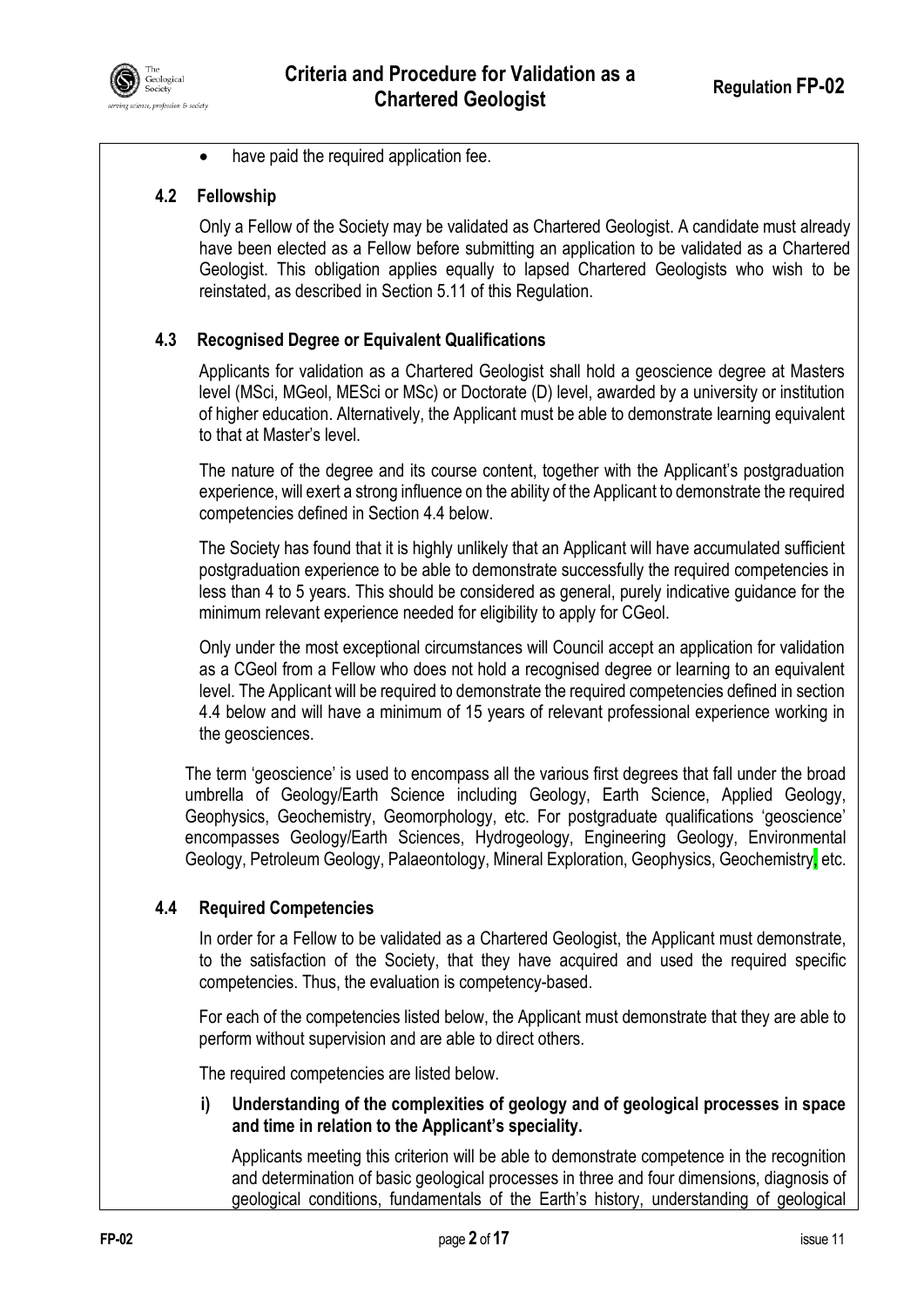

problems and their interpretation, creation and interpretation of geological maps and cross sections, compilation and testing of ground models.

Supporting evidence could include:

- examples of the Applicant's work illustrating the maintenance of a sound theoretical approach to the application of geology in practice;
- the use of a sound evidence-based approach to problem solving;
- the identification and selection of procedures and methods to undertake geological tasks;
- conducting or engaging in appropriate study and research to improve technical practices and solutions; and
- evaluating the effectiveness and relevance of approaches and solutions in use in the Applicant's area of specialism.

#### **ii) Critical evaluation of geoscience information to generate predictive models.**

Applicants meeting this criterion will be able to demonstrate competence in the acquisition, observation and description of geological data, appreciation of the limitations of and conditions under which the data were collected or how they arrived in their present state, and an assessment of certainty/uncertainty. The geological data may be acquired in or from the field in one or more of the following ways: at outcrop, by intrusive investigations (boreholes, pits, etc), by geophysical/geochemical surveys or other remote sensing. It may also consist of experimental data (including laboratory-based investigations or computer modelling).

Supporting evidence could include:

- examples of work carried out and interpretations made, including the reasoning used;
- contribution to the development of solutions;
- the level of decisions undertaken in the workplace:
- output reports and publications; and
- contribution to evaluation of the outputs.

#### **iii) Effective communication in writing and orally**

Applicants meeting this criterion will be able to demonstrate competence through the material presented in the professional report and documents accompanying the application together with the impact that the Applicant makes at interview.

Supporting evidence could include:

 materials which demonstrate communication skills both within the workplace and also socially and outside the workplace.

Assessment of this criterion will be based on the whole of the application for validation as a Chartered Geologist, including supporting documents prepared by the Applicant such as reports, correspondence and presentations (including any feedback).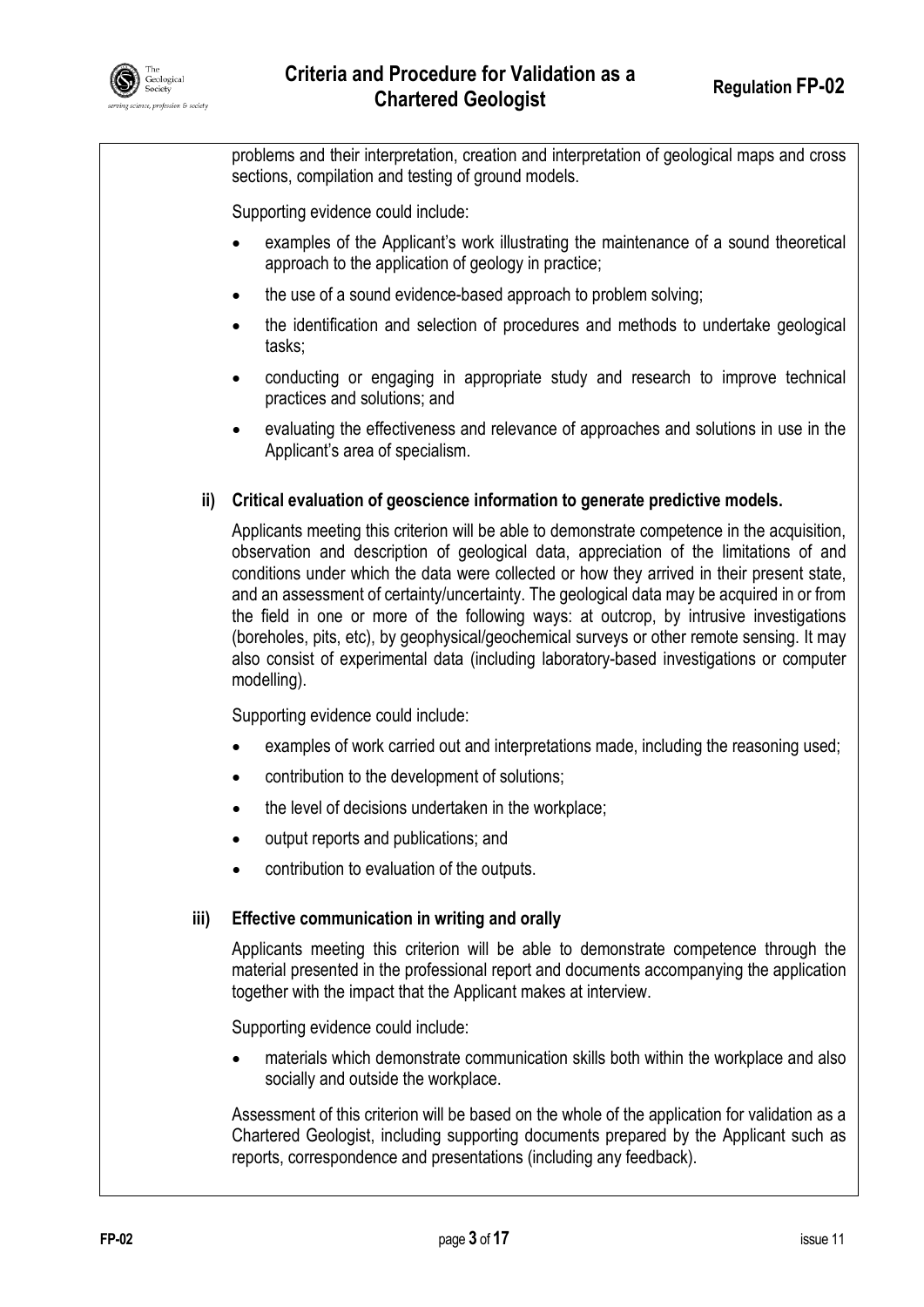

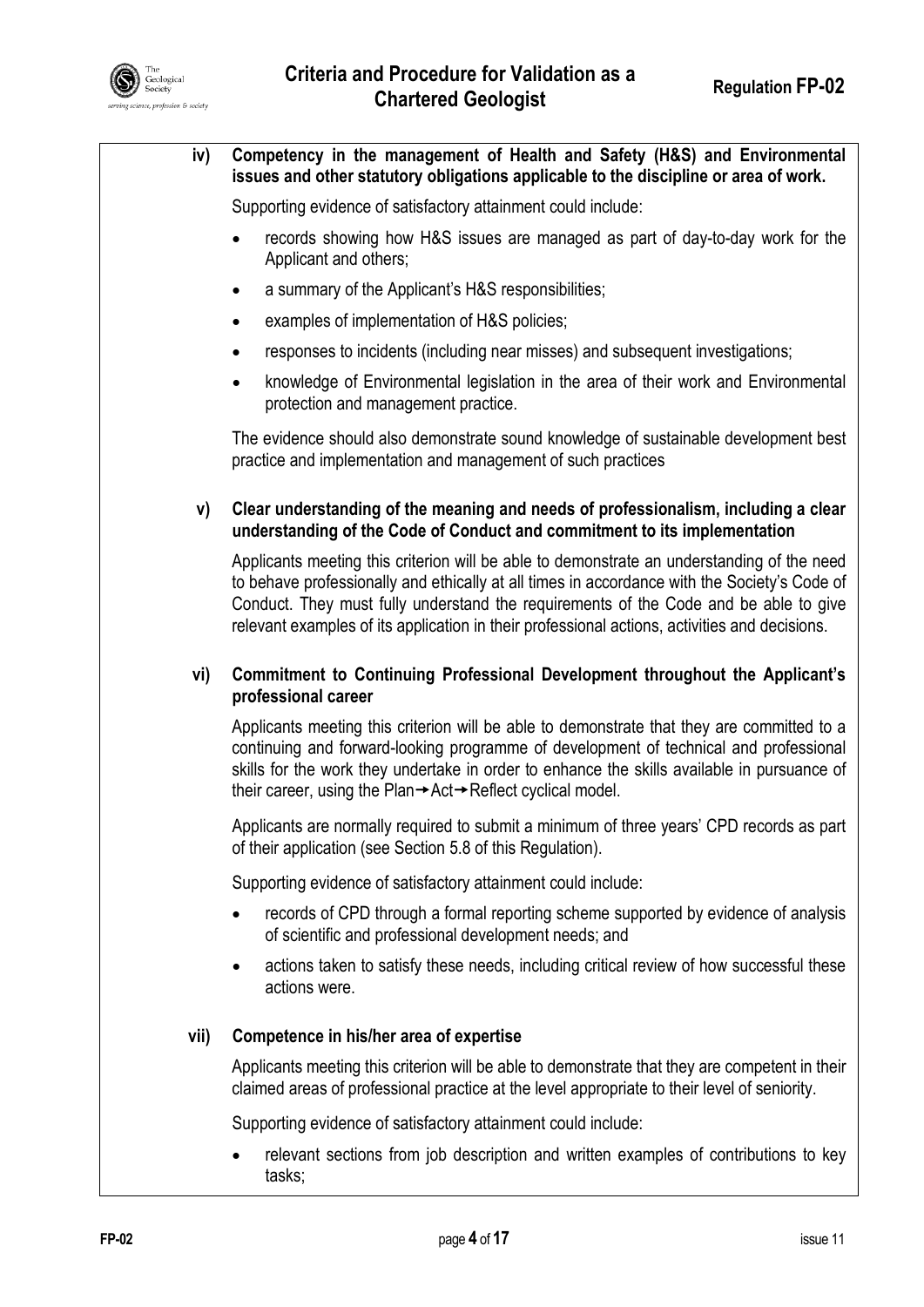

- examples of the Applicant's role in project planning, organisation of tasks, use of people and resources, managing changing technical and project needs; written examples of personal contributions to key tasks; examples of preparing and implementing quality-related processes and examples of projects for which they had responsibility for design, Implementation, interpretation of data collected and presentation of conclusions. **4.5 Validation Interview**  All Fellows applying to become a Chartered Geologist will be required to attend a Validation Interview. Validation Interviews are normally conducted either on set dates at defined locations (these appear on the Society's website) or via videoconference. For each interview event, there is a closing date for receipt of all completed applications and application fee by the Society. The interview will be conducted in English and will normally last no more than two hours. It will be conducted to examine whether the Applicant has the required competencies defined in Section 4.4 above. Applicants will be required to make a short oral presentation at the start of the interview to demonstrate and explain how they meet the required competencies for validation as a Chartered Geologist. Where an Applicant is resident overseas, the Validation Interview will be conducted in the country of residence of the applicant or by videoconference. **5 REQUIREMENTS FOR SUBMISSION OF AN APPLICATION 5.1 General Requirements**  A standard application comprises the following documents: a completed application form (Section 5.2); • a statement of preference for the date and format for the Validation Interview (Section 5.2); • an application fee (Section 5.3); a Professional Report (Section 5.4) demonstrating how the required competencies set out at Section 4.4 are satisfied; an Overview of the Competency Criteria (Section 5.5) outlining how they satisfy the required competencies set out at Section 4.4; records of Continuing Professional Development (Section 5.6); M-level equivalence report (if applicable) (Section 5.8)
	- Supporter's Statement (Section 5.7);
	- Scanned copies of all academic and professional membership certificates (excluding FGS) (Section 5.8);
	- M-level equivalence report (if applicable) (Section 5.9); and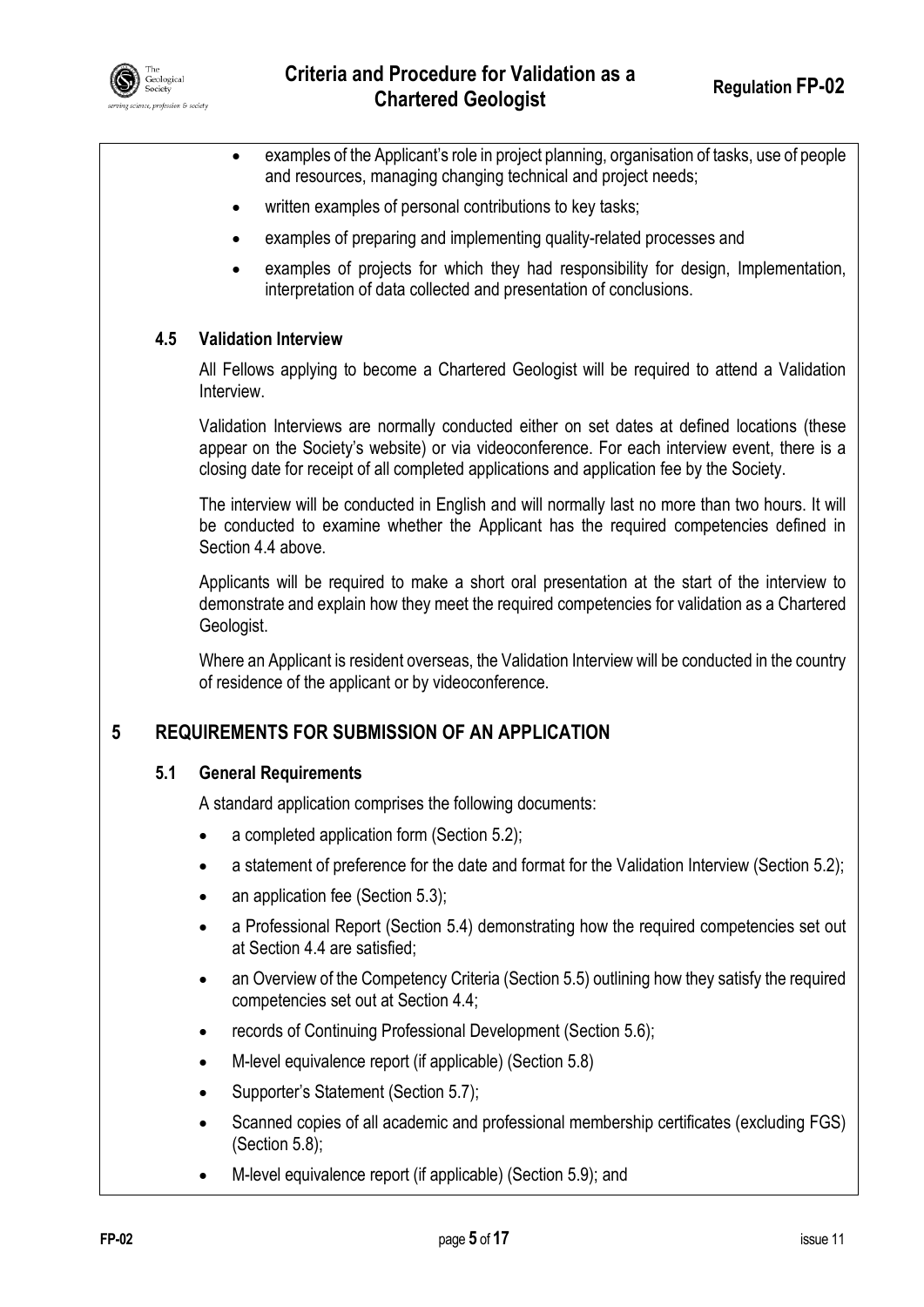

 a portfolio of Supporting Documents selected to demonstrate claims of competence and experience made in the Professional Report (Section 5.10).

All Applications for validation as a Chartered Geologist must be made using the Society's online Chartership application facility. Some of the required documentation is currently submitted on separate forms, templates or *pro formas* of which are available for download as word processor files from within the application web pages.

Wherever possible, individual documents shall be converted to PDF electronically, rather than being scanned. The completed Application documentation, including Supporting Documents which, together, shall not exceed 50 Megabytes in total, shall be submitted in electronic format to the Membership Office at the Society's apartments. The Applicant shall be responsible for preparing the Application, including signatures, in electronic format. The requirements for submission of an application are stated below.

Validation Interviews (see Section 4.5 of this Regulation) are normally conducted on advertised dates. The dates and formats (physical presence or videoconference) for these interviews are agreed between the Applicant and the Scrutineers. Applicants who intend to submit applications for validation as a Chartered Geologist may contact the Membership Office at the Society to book an interview place on a provisional basis. For each interview event there is a closing date for receipt of applications by the Society. Completed applications. including all supporting documents and Supporter's Statement, must be received by the Membership Office on or before the closing date.

#### **5.2 Application Form**)

Applicants shall complete an Application online, in which they may state their preference for the date and format of their Validation Interview.

## **5.3 Application Fee**

An application for validation of a Fellow as a Chartered Geologist must be accompanied by a non-refundable application fee. Details of the amount of this fee shall be established by Council and published on the Society's website.

#### **5.4 Professional Report** (form AD2)

The Applicant is required to present a Professional Report (form AD2), the requirements of which are:

- it shall be concise, normally 1,500 to 2,000 words in length, and be focused on the required competency criteria;
- it shall demonstrate how the Applicant possesses the required competencies as defined in Section 4.4 of this Regulation;
- it shall summarise the Applicant's career development, training and experience in the profession and practice of geology that the Applicant is claiming;
- it shall describe the tasks undertaken for each period of experience cited, including the level of responsibility of the Applicant and the name(s) of the supervisor(s). The report shall explain the ways in which such activities have contributed to the Applicant attaining the required competencies;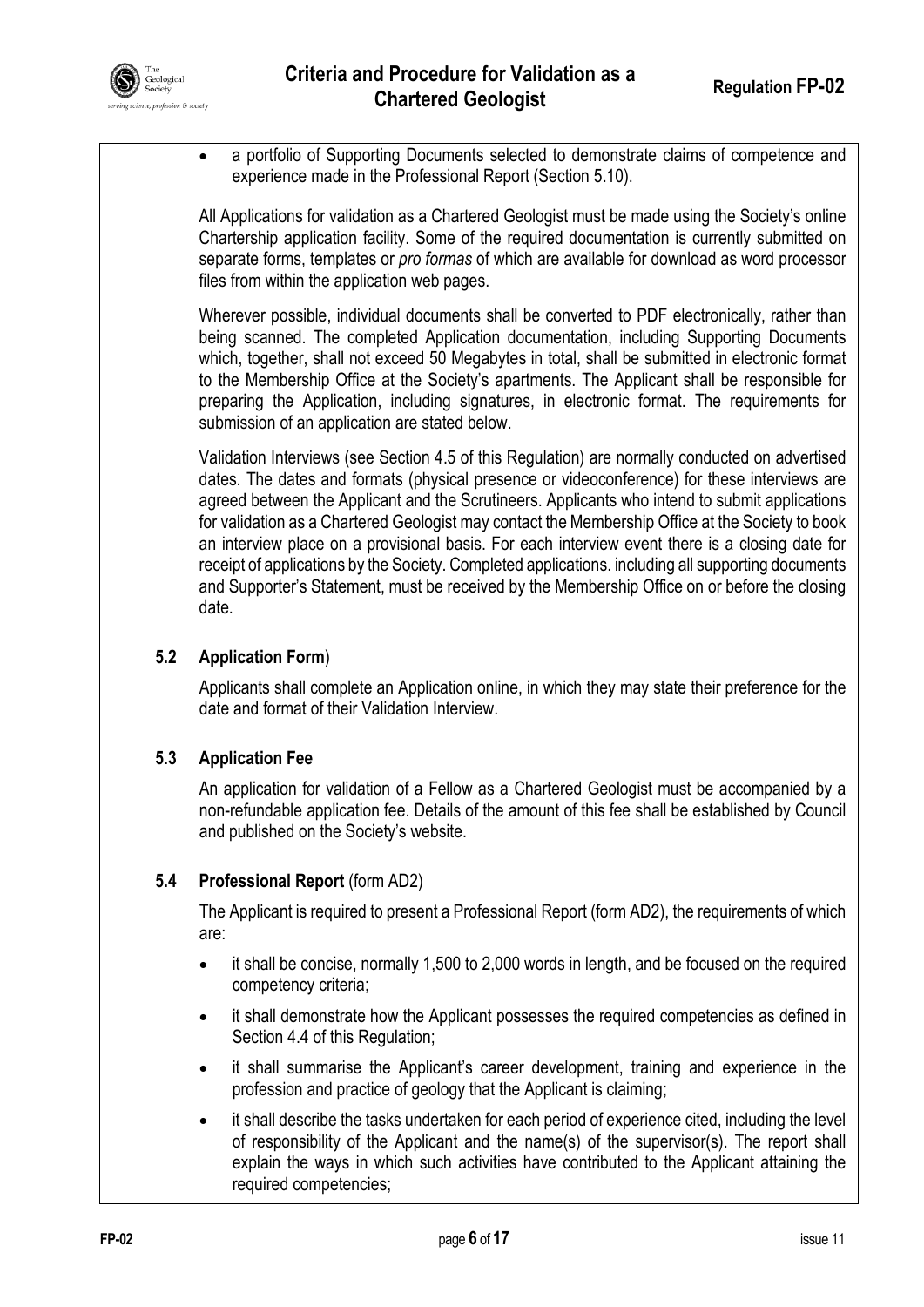

- it shall provide cross references to the supporting documents (see Section 5.9 of this Regulation) identifying specific examples within these documents that demonstrate that the Applicant has attained the required competencies; and
- each period of experience shall be countersigned by a supervisor, employer or other appropriate person who has personal knowledge of the Applicant's work. The signatory is required to confirm, on the basis of personal knowledge, that the information provided by the Applicant is a fair and reasonable description of the work undertaken and the Applicant's contribution.

An inventory of work undertaken or a curriculum vitae will not be accepted in lieu of a Professional Report.

Should there be a problem in acquiring countersignatures then this should be discussed with the Chartership Officer in order to produce a resolution.

#### **5.5 Overview of the Competency Criteria** (form AD3)

Each Applicant, as part of their application, is required to complete a report (AD3), (a template is available from the Society's website) in which they outline how they meet the competencies listed in Section 4.4 above.

#### **5.6 Records of Continuing Professional Development** (form AD4)

Applicants are required to submit a minimum of their last  $3$  years' CPD records as part of their application. These records should preferably be recorded using the Society's online CPD scheme (see Regulation FP-13) although records using a company scheme or other system are also acceptable. However, in all instances, there should be:

- a) evidence of planning with aims and objectives;
- b) a statement of what was done/undertaken; and
- c) an evaluation and reflection on whether or not objectives have been achieved;
- d) an indication on how the evaluation is to be used to plan CPD in subsequent years.

#### **5.7 Supporter's Statement** (form AD5)

The application by a Fellow for validation as a Chartered Geologist must be supported by a Supporter who has current, first-hand knowledge of the professional standing and competencies of the Applicant, preferably over the 3 years prior to the application.

The Supporter shall normally be a Chartered Geologist who has been Chartered for at least three years, or by a professionally qualified independent verifier combined with a CGeol mentor. Only under the most exceptional circumstances will a deviation of this requirement be entertained, after the agreement of the Chartership Officer and the Secretary, Chartership and Professional Matters has been obtained.

The Applicant shall provide their Supporter with a copy of the full suite of completed application documents (see Section 5.1 above) and a copy of the form *AD5 Supporter's Statement* (available from the Society's website). A Supporter shall complete the *Supporter's* Statement based upon their own personal, first-hand knowledge of the Applicant. *Supporters* should provide as much information as appropriate to indicate their assessment of the Applicant's work, professional standing and reputation. *Supporters* shall be responsible for submitting their completed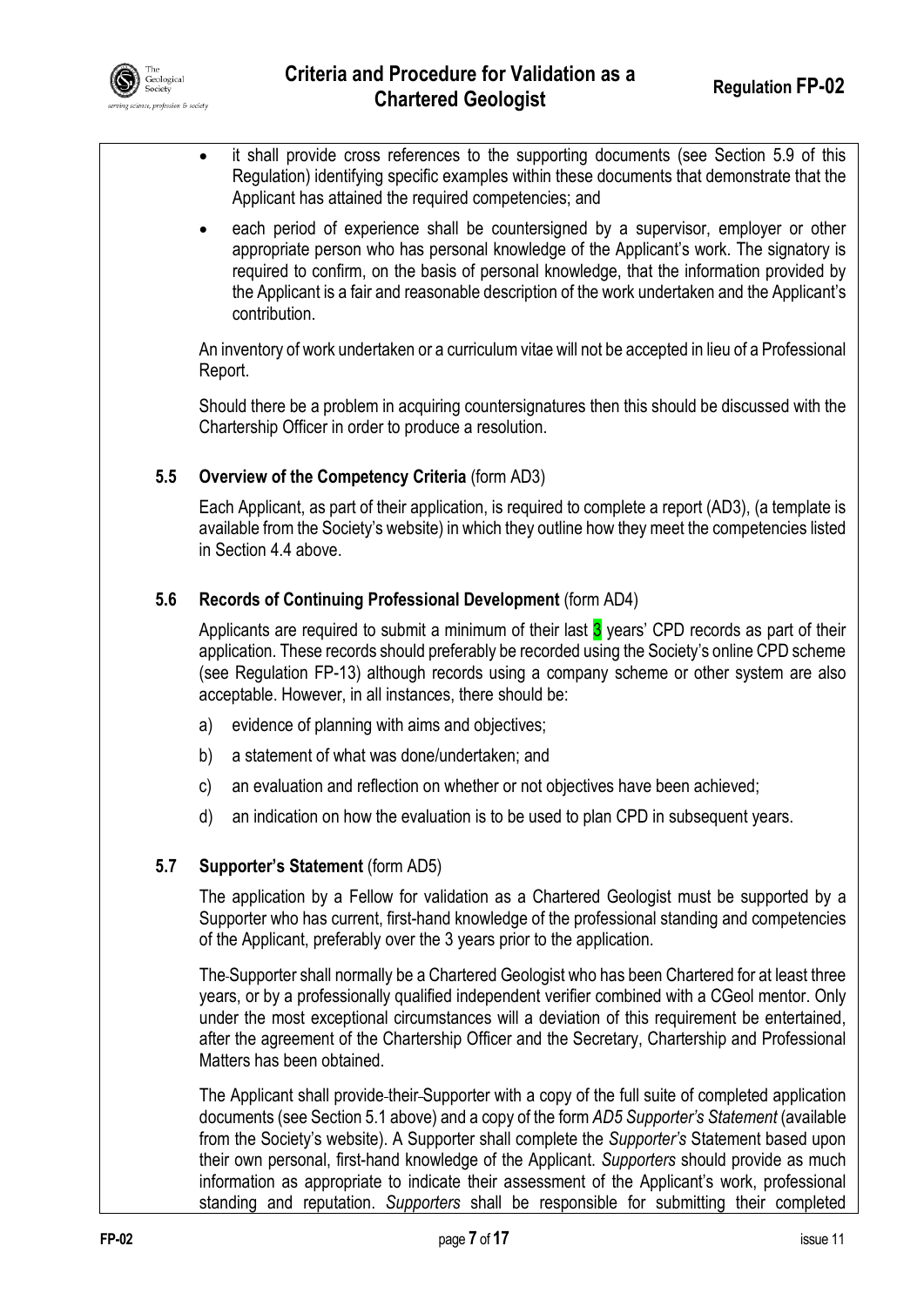

statements directly to the Membership Office, by the submission deadline, unless by prior agreement.

#### **5.8 Copy of all Academic and Professional Body Certificates** (form AD6)

Applicants are required to submit with their other Application documentation, a scanned copy of all of their tertiary academic certificates, together with membership certificates of professional organisations to which they belong, excluding that of the Geological Society.

#### **5.9 M-level Equivalence Report**

Council will accept applications for validation as Chartered Scientist from Fellows who do not hold a Level 7 or above qualification (ie, an M level degree) but who hold an Honours (H) level BSc degree. Such Applicants must complete a CGeol equivalence report. The purpose of the report is to provide evidence that you have gained the knowledge equivalent to a Level 7 qualification through work-based learning. Equivalence is evidenced against the QAA (Quality Assurance Agency for Education) descriptors. Guidance on demonstrating M-level equivalence is included in the supporting information to this Regulation.

#### **5.10 Supporting Documents (SD1-SD6)**

#### *5.10.1 General Requirements*

A Fellow applying for validation as a Chartered Geologist is required to submit a portfolio of carefully selected supporting documents (maximum of 6) that have been prepared by the Applicant during the period of relevant experience cited on the Application Form. The supporting documents shall:

- demonstrate that the Applicant possesses the required competencies (See Section 4.4 of this Regulation);
- be indexed and cross-referenced to the relevant sections of the Professional Report (see Section 5.4 of this Regulation);
- be written in English; and
- be submitted electronically in Microsoft Word, Excel and, or, PDF format and must be within the total size constraint noted in Section 5.1 of this Regulation. Wherever possible, individual documents should be converted to PDF electronically, rather than scanning them. (If any part(s) of the portfolio of supporting documents are not suitable for electronic submission, the Applicant shall contact the Membership Office in advance of the submission of the application for guidance. Any documents that it is agreed are to be submitted in hard copy shall be provided to the Society as three copies.)

Applicants shall ensure that the supporting documents are selected and presented in a form such that the Scrutineers appointed by the Society to evaluate the application can easily navigate through them and identify which parts are being used to demonstrate particular competencies. A cover sheet, clearly pointing to the work done by the Applicant and how it relates to particular Competencies, *must* be supplied with each supporting document. No more than six supporting documents shall be submitted.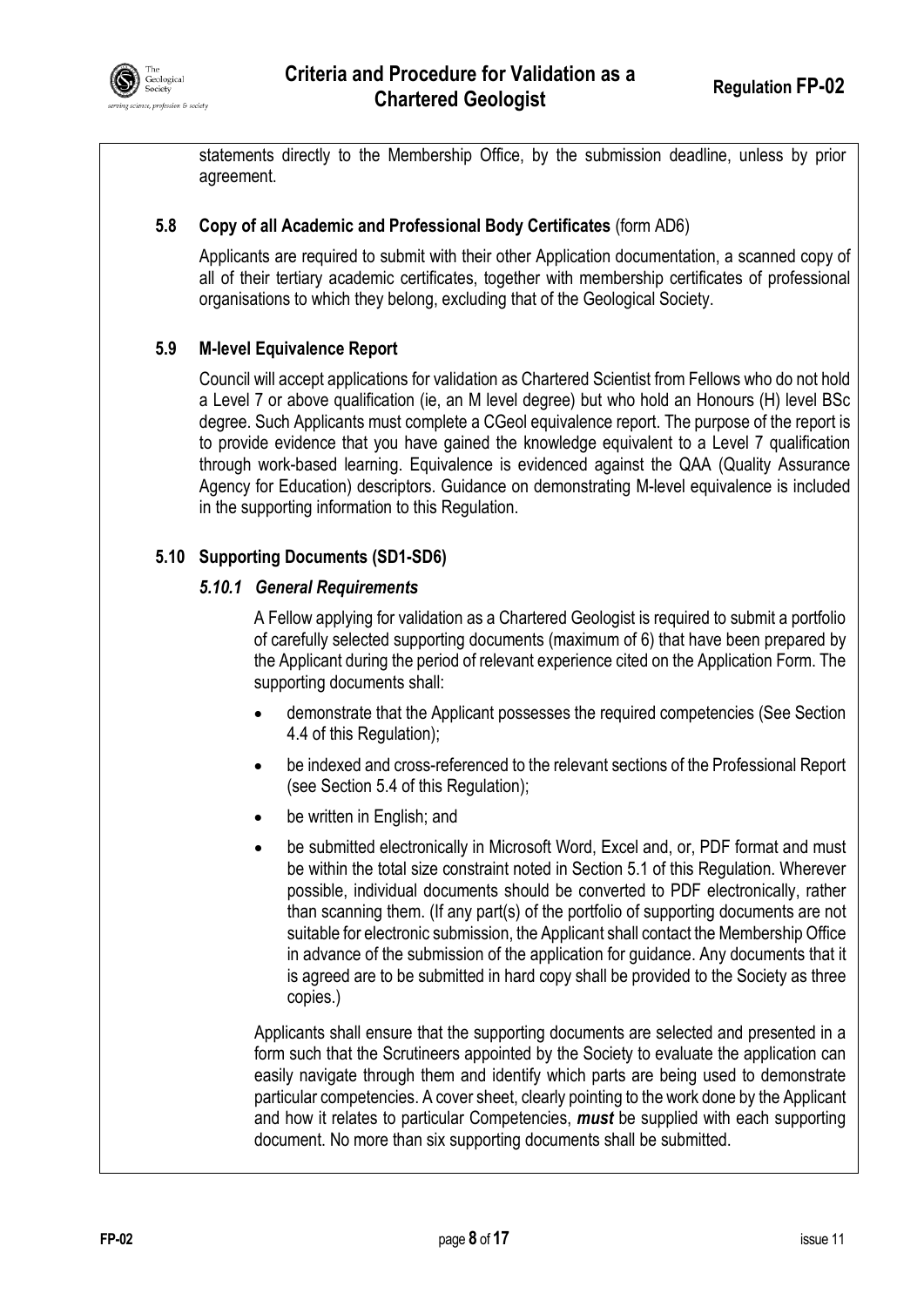

#### *5.10.2 Contents of Portfolio of Supporting Documents*

Applicants are responsible for determining the nature of the individual documents submitted in their portfolio, subject to the following general requirements and guidance.

The documents may include:

- reports;
- published papers;
- books;
- interpretative maps, plans and sections;
- geophysical interpretations;
- designs and relevant calculations;
- technical specifications;
- teaching syllabuses and examination papers; and
- other similar documents.

Documents prepared as part of the studies leading to the qualifying degree or equivalent qualification (see Section 4.3 of this Regulation) are not admissible.

#### *5.10.3 Certification of Supporting Documents*

Applicants shall ensure that all supporting documents are certified as having been prepared by the Applicant, as follows:

- each supporting document shall be countersigned by a person such as an employer, client or supervisor, to indicate that the document was prepared by the Applicant;
- any document that was not wholly prepared by the Applicant may be submitted as a supporting document provided that the contribution of the Applicant to its preparation is clearly identified and confirmed by the appropriate signatory;
- a signatory shall be personally familiar with the document that they are countersigning. Signatories shall normally be Chartered Members of a recognised professional body in the UK or an equivalent overseas body;
- documents that have been published externally, such as papers in a recognised scientific or technical journal, or a published book, do not need to be countersigned, but do need a Cover Sheet detailing the Applicant's contribution to a multi-author work and pointing to how it relates to particular competencies (see Section 5.9.2 above).

#### *5.10.4 Confidentiality of Documents*

The Society undertakes to respect confidentiality of supporting documents. However, the Society recognises that some Fellows may have difficulty submitting an adequate portfolio of Supporting Documentation because of imposed restrictions of confidentiality or difficulties in obtaining appropriate signatories. In these circumstances, the Fellow should discuss the matter with the Chartership Officer in an attempt to overcome the problems and to suggest possible options. If the difficulty cannot be overcome, the Fellow will be required to satisfy the Society that he or she has obtained the necessary relevant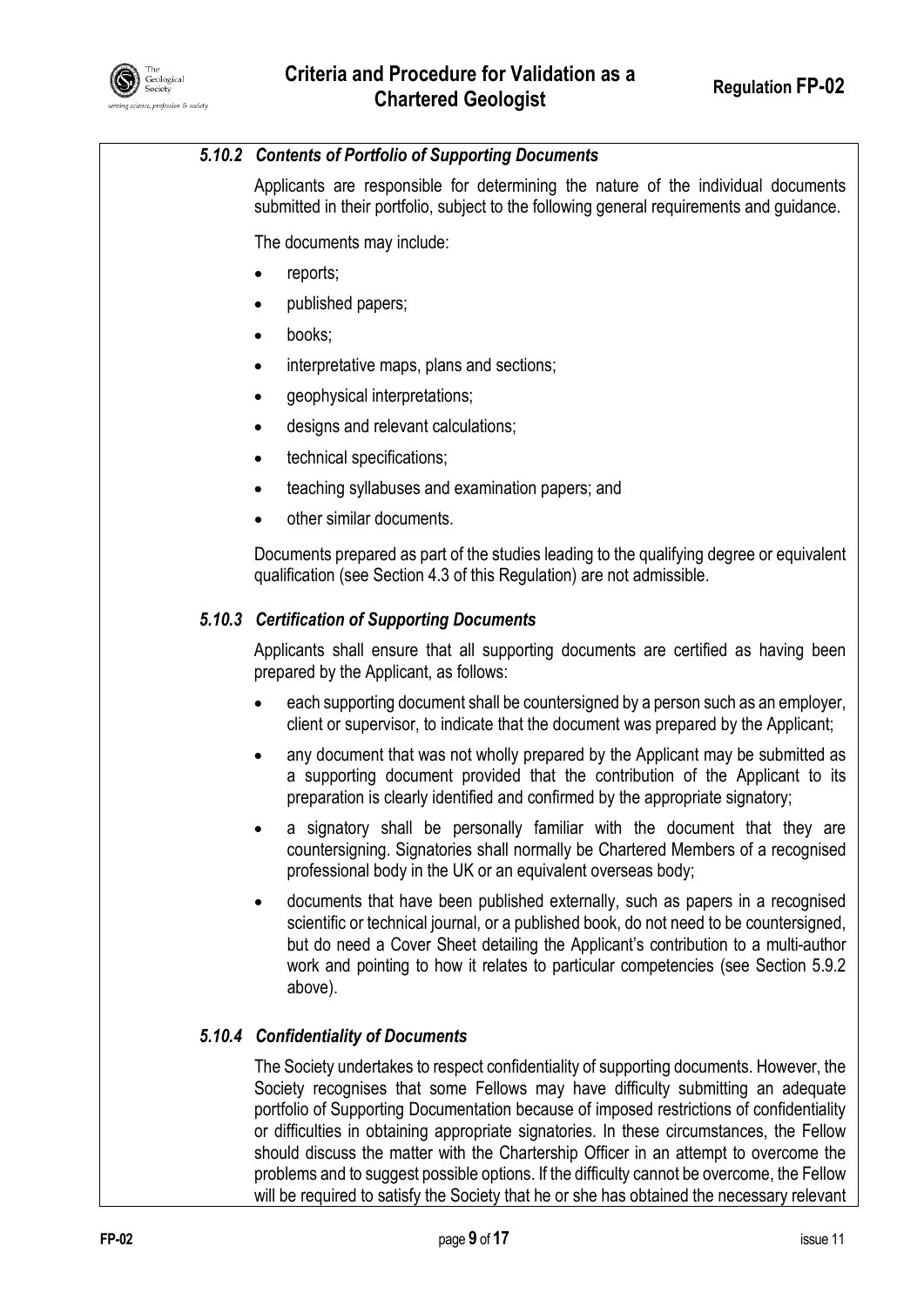experience for validation by other means., for example:

- a signed statement from an employer or client to indicate that documentation has been prepared by the Applicant but is confidential; and
- a statement from the Applicant explaining why documentation is not available.

#### **5.11 Applications by Fellows with more than 20 years' professional experience**

An application comprises the following:

- a completed online application;
- a report of their career and experience with an indication as to how they satisfy the seven competencies for validation as a Chartered Geologist (AD2);
- at least 3 years' CPD records (AD4);
- Supporter's statement;
- Copies of all tertiary academic qualifications and professional membership certificates (AD6); and
- an accompanying application fee;

Note that AD3 and Supporting Documents SD1-6 are not required for these Applicants.

They will attend a Validation Interview, which will commence with a presentation by the Applicant to describe how they fulfil the requirements of the Chartership Competency Criteria. The remainder of the interview will be taken up discussing:

- how they will help promote Chartership within their organisation and the promotion of professional standards across the geosciences;
- their commitment to CPD, and the training and career development for early career geologists.

#### **5.12 Suspension of Chartership**

Suspension of Chartership may occur under the following circumstances:

- as a consequence of a complaint against the person concerned, which has been pursued in accordance with the Society's procedures and which has been upheld (Regulation FP-06);
- as a consequence of failure to pay the dues demanded by the Society in accordance with FP-09;
- as a consequence of failure to provide compliant CPD records, when required as part of an annual audit, without good reason (Regulation FP-13).

A Chartered Geologist who has been suspended may apply for reinstatement in accordance with Section 5.12. Notification of suspension as a consequence of a successful complaint will include a statement of whether or not an application for reinstatement will be considered. The Society's Appeals Procedure (FP-05) is available to those who have been suspended.

#### **5.13 Reinstatement of Lapsed Chartered Geologists**

A Chartered Geologist whose title has been lapsed for less than three years due to failure to pay the annual fee (FP-09) or by being removed for whatever reason from the register of Chartered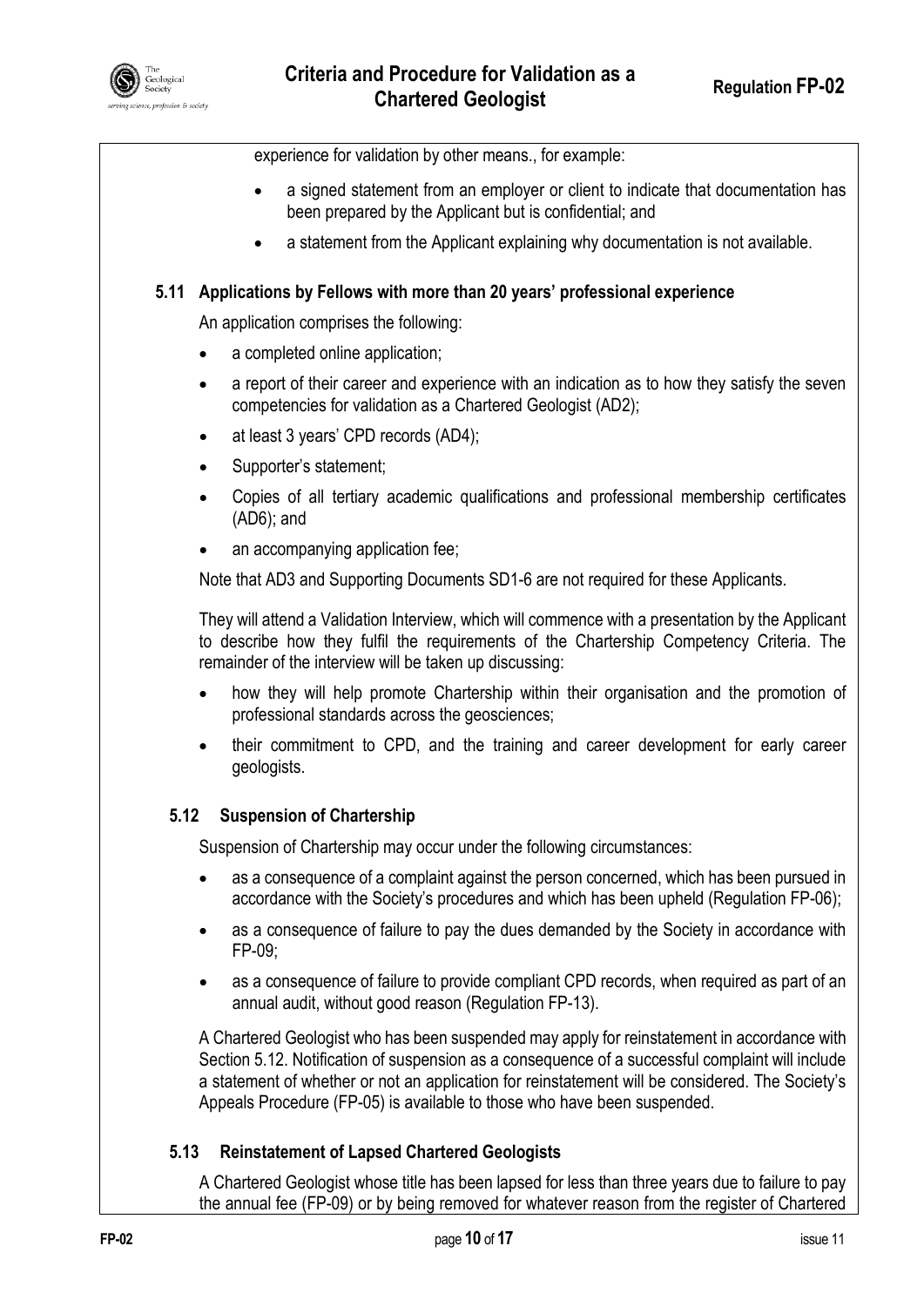

Geologists and who wishes to apply for revalidation shall:

- complete a *Request for Reinstatement* form (available from the Society's website);
- submit CPD records for all years covering the lapsed period; and
- pay a reapplication fee.

The form will provide details of their relevant professional experience and continuing professional development during the lapsed period and will be reviewed by the Chartership Officer.

Where status has lapsed for more than three years, no reinstatement is allowed and a completely new application for Chartership status must be submitted and a full Validation Interview carried out.

The designation FGS which, in the case of most Applicants re-applying to become CGeol, may also be lapsed (but upon which CGeol status depends), should be similarly reinstated at the closest possible OGM.

It should be noted that the reapplication fee would not apply in instances where a Fellow has given prior notice to the Society of their intention to undertake any form of career break (maternity, ill health etc).

At the discretion of Council, a former Chartered Geologist who has been removed from the Register under the Disciplinary Procedures (FP-06) may apply for revalidation subject to the process set out at FP-06 section 6.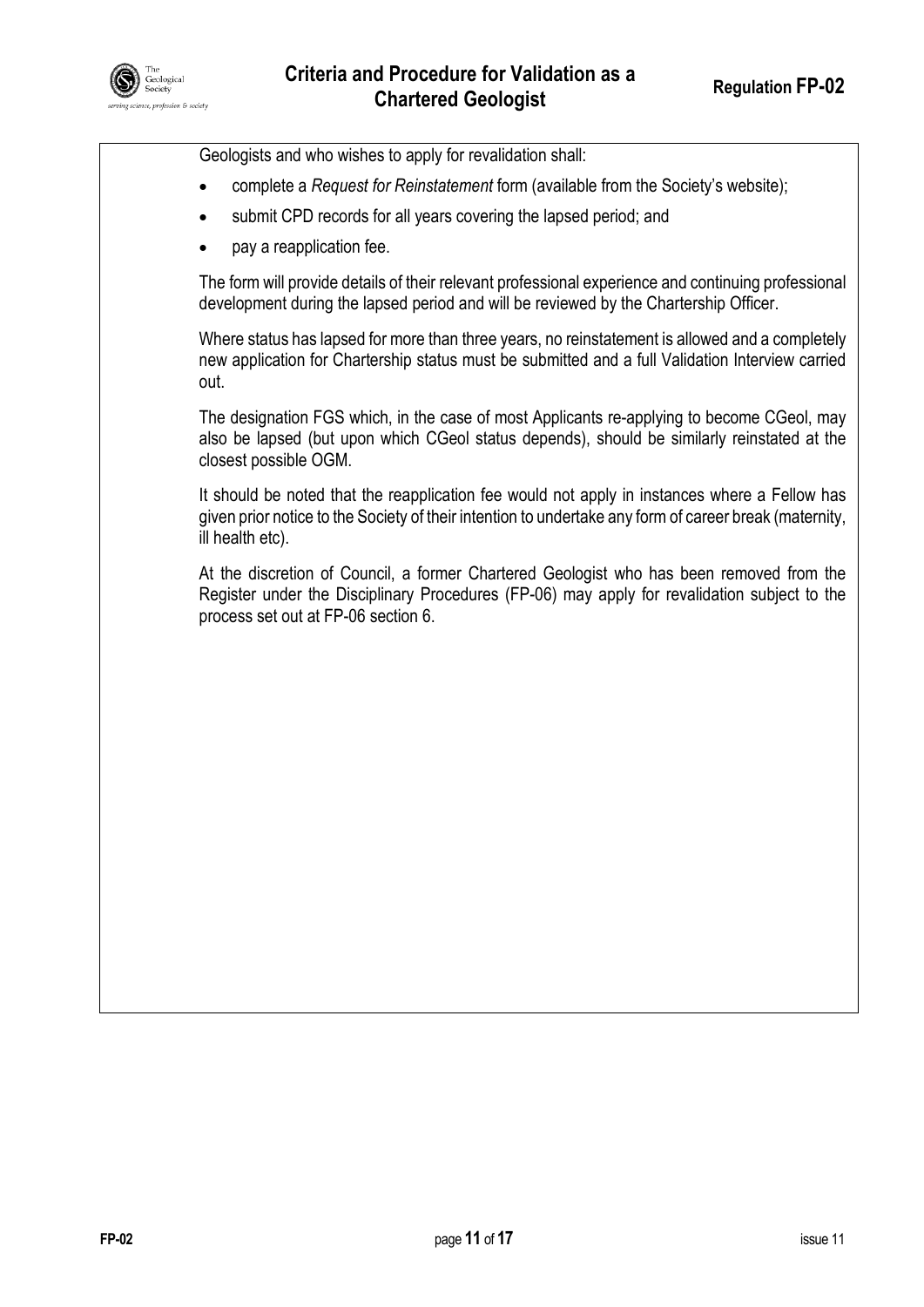

# **Criteria and Procedure for Validation as a Chartered Geologist Regulation FP-02**

# **6 PROCEDURE (See also Annex B)**

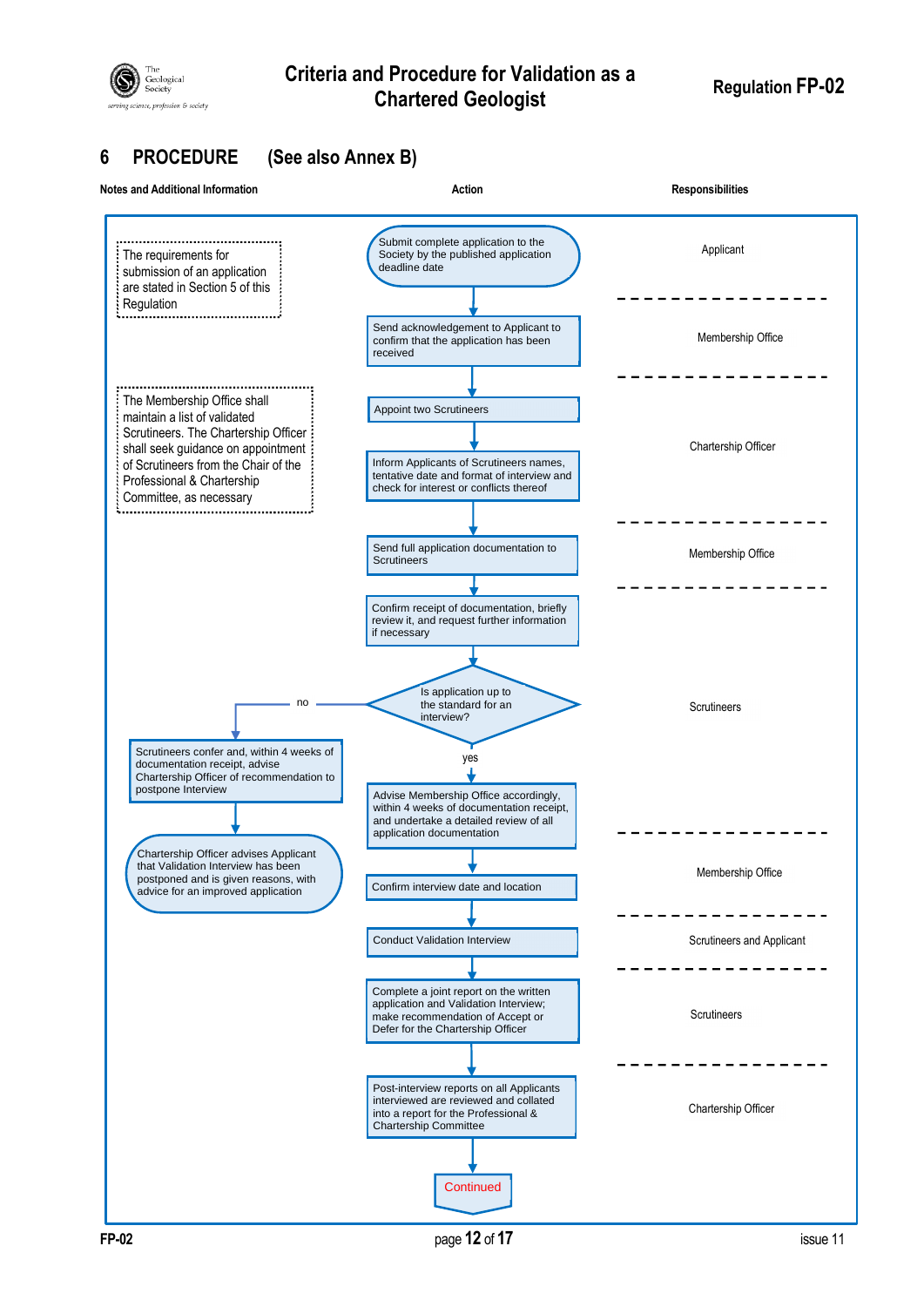

# **Criteria and Procedure for Validation as a Chartered Geologist Regulation FP-02**



The roles and responsibilities of the Professional & Chartership Committee, Chartership Officer, Scrutineers, Chartership Defer Reviewers Appeals Panel, Chartership Audit Committee and the Membership Office are defined in Annex A to this Regulation.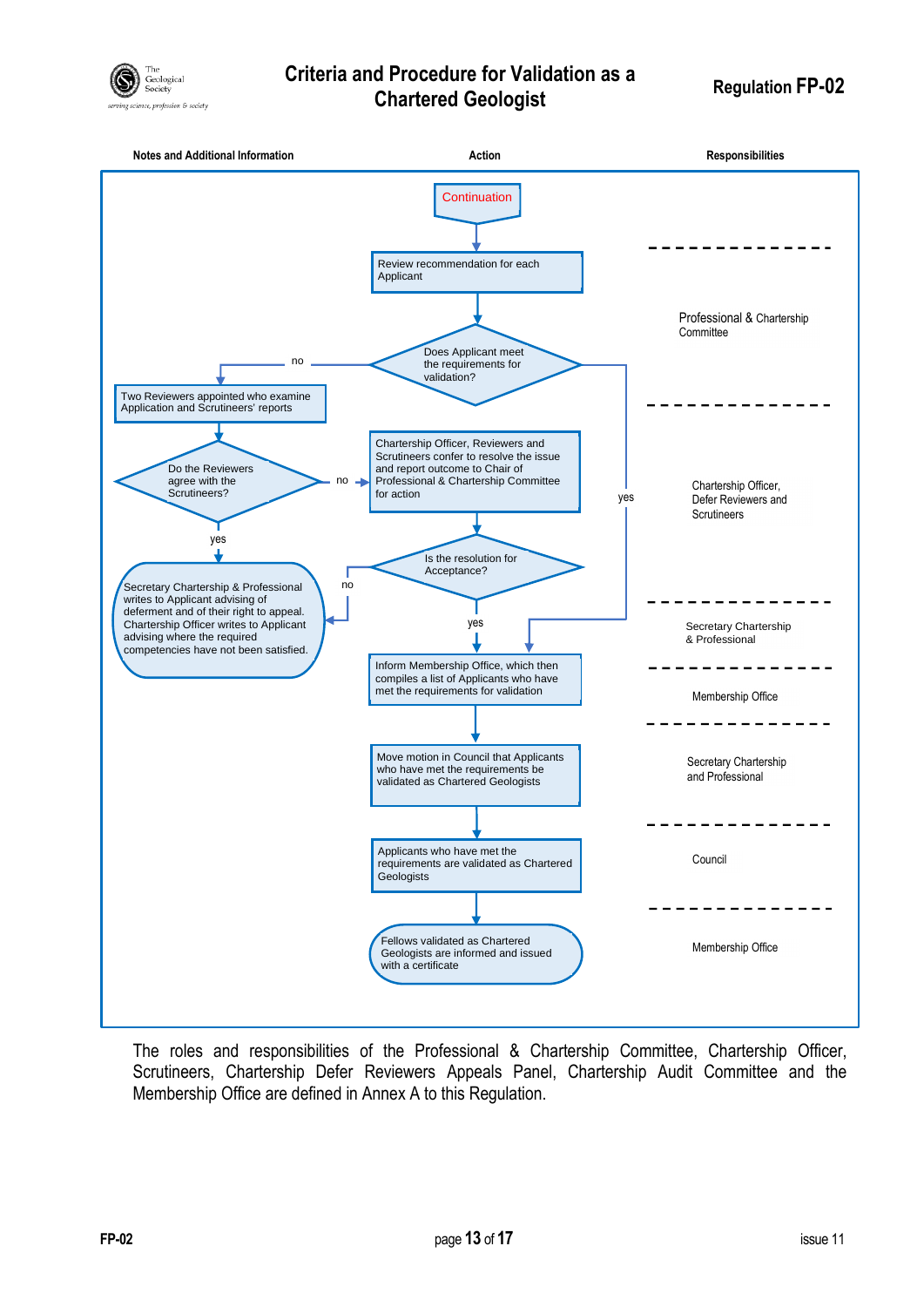

## **7 RECORDS**

The Membership Office is responsible for maintaining the following records:

- a list of Fellows who have applied for validation as Chartered Geologists and who meet the requirements as set out in these Regulations. This list is for presentation to Council which may approve the validation of the Fellows;
- a register of appropriately qualified Scrutineers from the list of Fellows who have been validated as Chartered Geologists. The register shall record the specialist discipline of the Scrutineers and where and when they have acted;
- a register of Fellows who are validated as Chartered Geologists.

#### **8 REVIEW**

This Regulation will be reviewed at intervals of not more than three years to ensure that it is still current and fit for purpose.

| <b>Regulation FP-02:</b><br><b>Revision History and Triennial Review</b> |                                 |                    |                                                                                                                                                                                                                                                                                                                                                                       |  |
|--------------------------------------------------------------------------|---------------------------------|--------------------|-----------------------------------------------------------------------------------------------------------------------------------------------------------------------------------------------------------------------------------------------------------------------------------------------------------------------------------------------------------------------|--|
|                                                                          | <b>Issue Nr   Revision Date</b> | <b>Review Date</b> | <b>Revision / Review Outcome</b>                                                                                                                                                                                                                                                                                                                                      |  |
| 1                                                                        | ?                               |                    | <b>Initial Issue</b>                                                                                                                                                                                                                                                                                                                                                  |  |
| $\overline{2}$                                                           | ?                               | 30/05/2002         | Significantly rewritten to reflect new arrangements for validation of Fellows as Chartered<br>Geologists. Required competencies added. Periods of relevant experience adjusted to<br>conform to age discrimination rules. Roles and responsibilities of Chartership Officer and<br>new committee structure added as Annex - but against which date(s) to place these? |  |
| 3                                                                        | ?                               | ?                  | ?                                                                                                                                                                                                                                                                                                                                                                     |  |
| $\overline{4}$                                                           | ?                               | 29/06/2005         | ?                                                                                                                                                                                                                                                                                                                                                                     |  |
| 5                                                                        | ?                               | 16/06/2010         | ?                                                                                                                                                                                                                                                                                                                                                                     |  |
| 6                                                                        | ?                               | ?                  | ?                                                                                                                                                                                                                                                                                                                                                                     |  |
| 7                                                                        | 01/02/2012                      |                    | Amended to bring annex into line with FP-5                                                                                                                                                                                                                                                                                                                            |  |
| 8                                                                        | ?                               | 28/11/2012         |                                                                                                                                                                                                                                                                                                                                                                       |  |
| 9                                                                        | 06/02/2013                      |                    | Amended to encourage geologists of more than 20 years' experience to apply for<br>validation                                                                                                                                                                                                                                                                          |  |
| 10                                                                       | 27/11/2013                      |                    | Revised version approved by Council                                                                                                                                                                                                                                                                                                                                   |  |
| [11]                                                                     | 07/02/2018                      |                    | Revised for new CEng reg - revision withdrawn. CEng bid did not proceed]                                                                                                                                                                                                                                                                                              |  |
| 11                                                                       | 22/09/2021                      | 22/09/2021         | Reviewed, reformatted, reset and updated to reflect current practice and procedure                                                                                                                                                                                                                                                                                    |  |
|                                                                          |                                 | Sep 2024           | Next review before this date                                                                                                                                                                                                                                                                                                                                          |  |
|                                                                          |                                 |                    |                                                                                                                                                                                                                                                                                                                                                                       |  |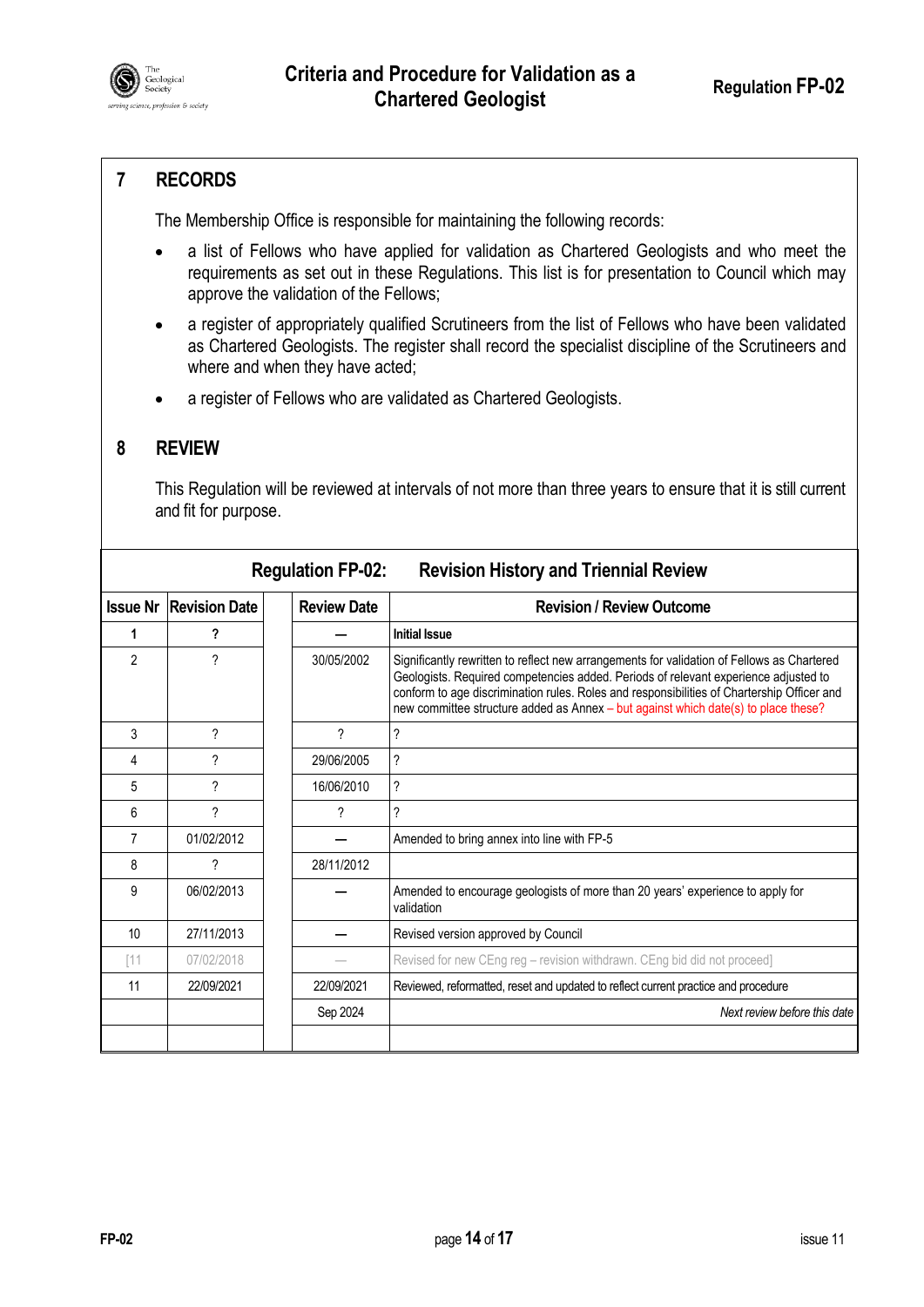

# **ANNEX A ROLES AND RESPONSIBILITIES**

*The Professional and Chartership Committee* is a standing committee of the Geological Society. It is responsible for all Chartership matters and is supported by the Chartership Officer and staff based in Burlington House. It comprises 10-15 Chartered Geologists and Chartered Scientists with diverse expertise, who are experienced Scrutineers. Members of the Professional and Chartership Committee will serve for not more than 3 years. The Chair of the Professional and Chartership Committee will be a member of Council and is normally the Secretary, Chartership and Professional. The Committee will receive and consider the recommendations from Scrutineers and Chartership Defer Reviewers, following the Validation Interviews of the Applicants. It recommends to Council those Applicants who are considered to have fulfilled the criteria for election to Chartership.

*The Chartership Officer,* a staff position, will attend the Committee meetings, acting as the professional interface between the Committee and Applicants seeking Chartership. The duties of the Chartership Officer will include provision of professional advice to Applicants and to Scrutineers. This person will be a senior CGeol who has previous experience of acting as a Scrutineer and with experience in an organisation that employs geologists from different fields.

*Scrutineers* are nominated by the Chartership Officer, with advice, when required, from the Chair of the Professional and Chartership Committee, from a list of experienced CGeol volunteers maintained by the Membership Office, The Scrutineers review the applications assigned to them and conduct the Validation Interview, following which, they pass their recommendation to the Professional and Chartership Committee via the Chartership Officer.

It is incumbent upon all Scrutineers and other Fellows directly participating in the chartership application process to ensure that they act as a strictly impartial party with respect to Applicants. Therefore, in order to eliminate any bias in the overall process, any potential personal interest or conflict thereof, must be declared as soon as possible, and confirmed in writing (an email is sufficient evidence) so that other participants in the chartership assessment process can be appointed.

*Chartership Defer Reviewers* are drawn from the body of experienced CGeol Scrutineers to review defer recommendations made by the original Scrutineers. Two Defer Reviewers, appointed by the Chartership Officer (in consultation with the Chair of the Professional and Chartership Committee) will conduct reviews of Defer recommendations. They report to the Professional and Chartership Committee, through the Chartership Officer, to confirm or reject the assessment made by the original Scrutineers. Should there be disagreement between Scrutineers and reviewers, discussions will be held with the Chartership Officer to resolve this before reporting to the Professional and Chartership Committee.

*The Chartership Audit Committee* will comprise 3 senior Chartered Fellows who will, between them, hold the 2 charterships (Geologists and Scientists). Members will serve for between 3 and 5 years. The Committee will be responsible to Council for the scrutiny of the Chartership process

*Auditing of the CGeol Chartership process* will take place in accordance with the Chartership Audit Committee's terms of reference, at intervals not exceeding approximately 3 years. It will review the outcome of each intervening year's activity and report on positive outcomes as well as issues that might require the process to be revised. It, and the like process for CSci will be audited together as a single exercise,

*The Appeals Panel* will comprise three experienced and longstanding Chartered Fellows whose names appear on the Standing List (FP-05, section 4). This Panel will be independent of the day-to-day Chartership process and will be responsible directly to Council for recommending a decision where an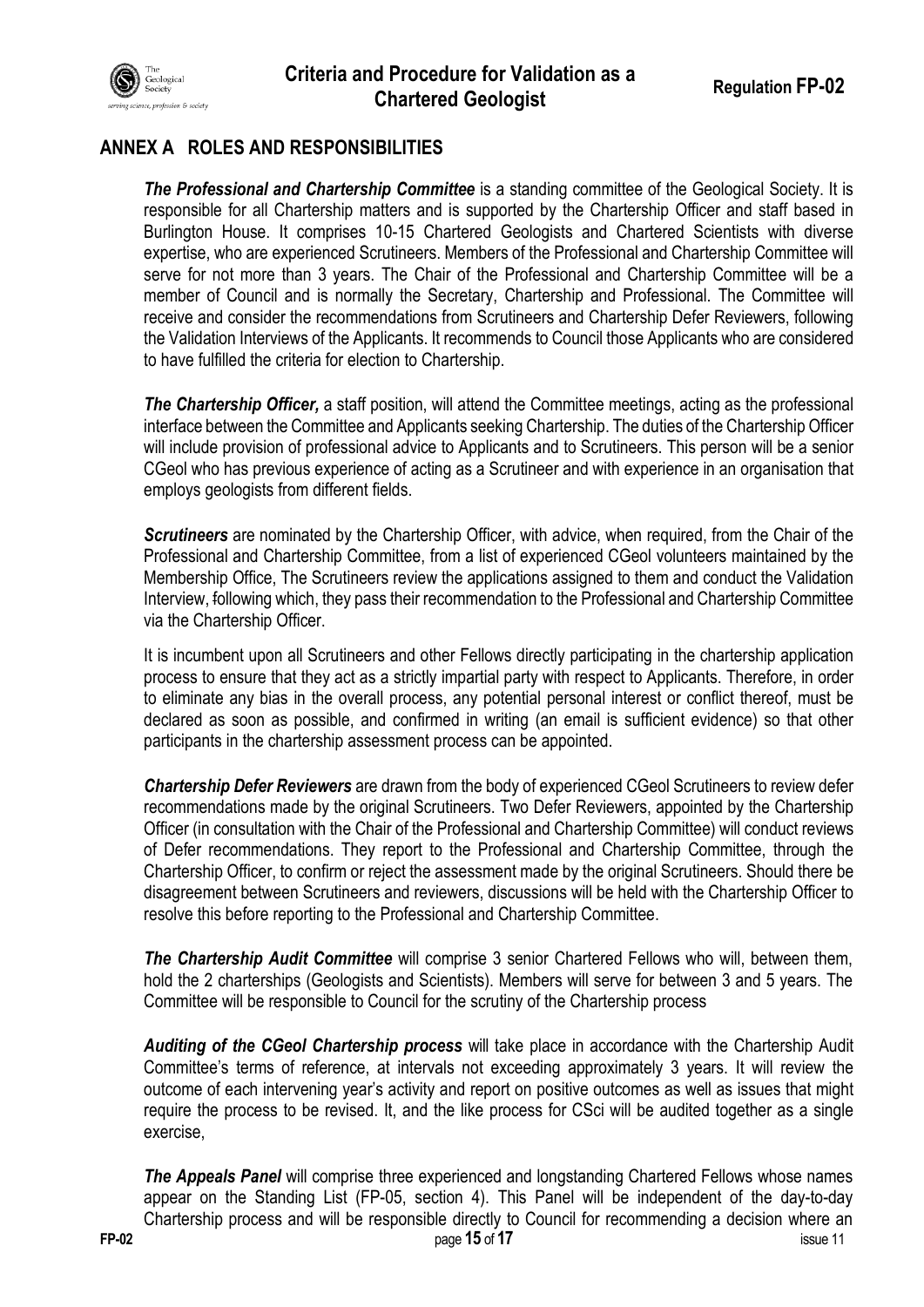

## **Criteria and Procedure for Validation as a Chartered Geologist Regulation FP-02**

Applicant has invoked the Appeals Process to appeal against a recommendation made first by the Scrutineers and, subsequently, upheld when Reviewed. Where a member of the Appeals Panel has a conflict of interest with the Appellant, a replacement will be called from the Standing List.

*The Membership Office* is responsible for receiving and processing applications for Chartership, issuing complete documentation to Scrutineers and generally assisting the Chartership Officer in arranging Validation Interviews. The Membership Office is also responsible for maintaining the records itemised in Section 7 of the Regulation.